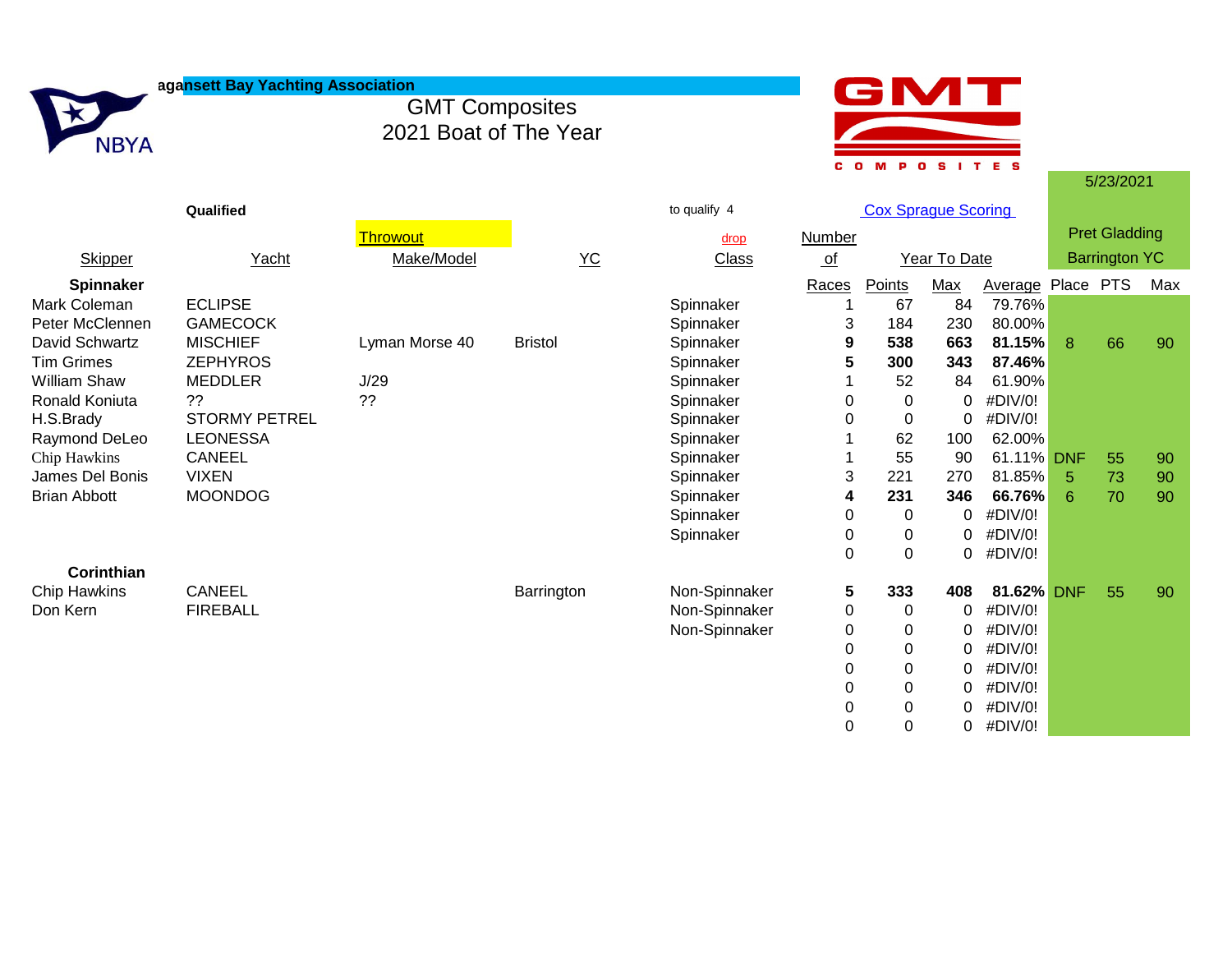**Aagansett Bay Yachting Ass** 



|                                       |                           | 6/5/2021       |            |     | 6/19/2021                  |            |          | 7/10/2021             |    |     | 7/24/2021      |            |     | 8/1/2021          |            |     |
|---------------------------------------|---------------------------|----------------|------------|-----|----------------------------|------------|----------|-----------------------|----|-----|----------------|------------|-----|-------------------|------------|-----|
|                                       | Qualified                 |                |            |     |                            |            |          |                       |    |     |                |            |     |                   |            |     |
|                                       |                           | Leukemia       |            |     | <b>Twenty Hundred Club</b> |            |          | <b>EGYC</b>           |    |     | <b>NBYA</b>    |            |     | <b>MOHOSA</b>     |            |     |
| <b>Skipper</b>                        | Yacht                     | Cup            |            |     | <b>Around Aquidneck</b>    |            |          | <b>Annual Regatta</b> |    |     | Round-the-Bay  |            |     | <b>Bristol YC</b> |            |     |
| Spinnaker                             |                           | Place          | <b>PTS</b> | Max | Place                      | <b>PTS</b> | Max      | Place PTS             |    | Max | Place          | <b>PTS</b> | Max | Place             | <b>PTS</b> | Max |
| Mark Coleman                          | <b>ECLIPSE</b>            |                |            |     |                            |            |          |                       |    |     |                |            |     |                   |            |     |
| Peter McClennen                       | <b>GAMECOCK</b>           | $\overline{7}$ | 70         | 92  |                            |            |          |                       |    |     |                |            |     |                   |            |     |
| David Schwartz                        | <b>MISCHIEF</b>           | 1              | 76         | 76  | $\mathbf{1}$               | 76         | 76       | 19                    | 60 | 100 | 5              | 26         | 43  |                   |            |     |
| <b>Tim Grimes</b>                     | <b>ZEPHYROS</b>           |                |            |     | $\overline{1}$<br>11       | 84<br>52   | 84<br>84 |                       |    |     | $\overline{2}$ | 37         | 43  |                   |            |     |
| <b>William Shaw</b><br>Ronald Koniuta | <b>MEDDLER</b><br>??      |                |            |     |                            |            |          |                       |    |     |                |            |     |                   |            |     |
| H.S.Brady                             | STORMY PETREL             |                |            |     |                            |            |          |                       |    |     |                |            |     |                   |            |     |
| Raymond DeLeo                         | <b>LEONESSA</b>           |                |            |     |                            |            |          |                       |    |     |                |            |     |                   |            |     |
| Chip Hawkins                          | <b>CANEEL</b>             |                |            |     |                            |            |          |                       |    |     |                |            |     |                   |            |     |
| James Del Bonis                       | <b>VIXEN</b>              |                |            |     |                            |            |          | 12                    | 68 | 100 |                |            |     |                   |            |     |
| <b>Brian Abbott</b>                   | <b>MOONDOG</b>            | $\overline{7}$ | 54         | 76  |                            |            |          | 24                    | 55 | 100 |                |            |     |                   |            |     |
|                                       |                           |                |            |     |                            |            |          |                       |    |     |                |            |     |                   |            |     |
|                                       |                           |                |            |     |                            |            |          |                       |    |     |                |            |     |                   |            |     |
|                                       |                           |                |            |     |                            |            |          |                       |    |     |                |            |     |                   |            |     |
| Corinthian                            |                           |                |            |     |                            |            |          |                       | 92 |     |                |            |     |                   |            |     |
| <b>Chip Hawkins</b><br>Don Kern       | CANEEL<br><b>FIREBALL</b> |                |            |     | 1                          | 60         | 60       | $\overline{1}$        |    | 92  |                |            |     |                   |            |     |
|                                       |                           |                |            |     |                            |            |          |                       |    |     |                |            |     |                   |            |     |
|                                       |                           |                |            |     |                            |            |          |                       |    |     |                |            |     |                   |            |     |
|                                       |                           |                |            |     |                            |            |          |                       |    |     |                |            |     |                   |            |     |
|                                       |                           |                |            |     |                            |            |          |                       |    |     |                |            |     |                   |            |     |
|                                       |                           |                |            |     |                            |            |          |                       |    |     |                |            |     |                   |            |     |
|                                       |                           |                |            |     |                            |            |          |                       |    |     |                |            |     |                   |            |     |